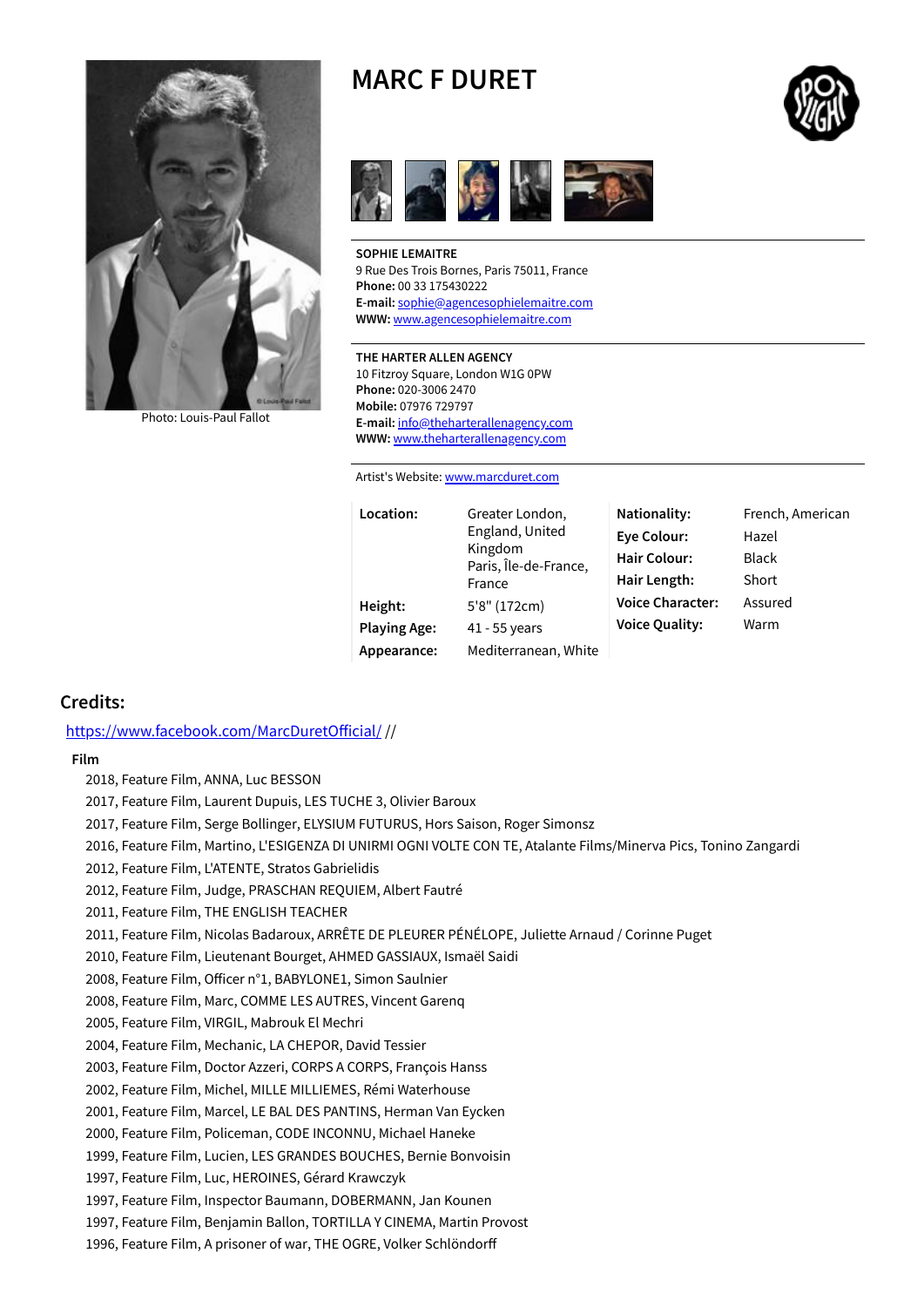1995, Feature Film, Inspector Notre Dame, LA HAINE, Mathieu Kassovitz 1995, Feature Film, Yoyo, VA MOURIRE, Nicolas BOUKHRIEF 1995, Feature Film, LA VOIE DE L'ARAIGNEE, Henri Barges 1993, Feature Film, Mano, FAUT-IL AIMER MATHILDE, Edwin Baily 1990, Feature Film, Rico, NIKITA, Luc BESSON 1988, Feature Film, Roberto, THE BIG BLUE, Luc BESSON 1984, Feature Film, The young man, LES VOLEURS DE LA NUIT, Samuel Fuller 1982, Feature Film, A student, FIVE DAYS ONE SUMMER, Fred Zinnemann 1981, Feature Film, man on drugs, UNE ROBE NOIRE POUR UN TUEUR, José Giovanni **Television** 2019, Television, FRANCE 2, Didier Bivel 2019, Television, Maître Langlois - "Ils étaient dix", M6, Pascal Laugier 2016, Television, Jo Duvernay, Regular 1 season, OUTLANDER, Starz, Metin Hüseyin 2016, Television, Gabriel Fournier the bad guy, PROFILAGE, TF1, Akim Isker 2015, Television, Guillaume Briconnet, Regular 3 seasons, BORGIA, Canal + - Atlantic - B. Levinson, Metin Huseyin 2015, Television, Michel Jamin, ALICE NEVERS LE JUGE EST UNE FEMME, Akim Isker 2015, Television, State attorney, SECTION DE RECHERCHES, Gérard Marx / Julien Zidi 2014, Television, Guillaume Briconnet, Regular 3 seasons, BORGIA, Metin Huseyin 2014, Television, King Targot, METAL HURLANT CHRONICLES, Guillaume Lubrano 2013, Television, Henri Pessac, MARC SAINT-GEORGES : THE SAVIOR, Albert Fautré 2013, Television, Guillaume Briconnet - Regular 3 seasons, BORGIA, Tom Fontana 2012, Television, Marco Ferri, LE SANG DE LA VIGNE, Marc Rivière 2009, Television, François, ACTION SPECIALE DOUANES, Patrick Jamain 2009, Television, Detective Collin, THE PHILANTHROPIST, Duane Clark 2009, Television, Pierrot, LES TOQUES, Vincent Giovanni 2007, Television, Simon, LA LEGENDE DES TROIS CLEFS, Patrick Dewolf 2006, Television, Vecchia, LE PROC, Alexandre Pidoux 2006, Television, JEFF ET LEO, FLICS ET JUMEAUX, Olivier Guignard 2005, Television, Doctor Francoeur, FEMMES DE LOI, Denis Amar 2005, Television, Didier Marchand, UNE FEMME D'HONNEUR, Patrick Poubel 2004, Television, Denis Cholet, DOCTEUR DASSIN, GENERALISTE, Stéphane Kurc 2004, Television, Marc Cayeux, AVOCATS ET ASSOCIES, Patrice Martineau 2004, Television, Berthier, LES CORDIER JUGE ET FLIC, Gilles Béhat 2004, Television, Lino, LES MONOS, Dennis Berry 2001, Television, Eric, STARHUNTER, François Basset / Patrick Malakian 2000, Television, Antoine, LE LYCEE, Miguel Courtois 1998, Television, Blassans, L'HISTOIRE DU SAMEDI, Bertrand Van Effenterre 1996, Television, Marc, L'INSTIT, François Velle 1996, Television, Romain, L'HISTOIRE DU SAMEDI, Denys Granier-Deferre 1996, Television, Pierre Ferret, INSPECTEURS ASSOCIES, Maurice Phillips 1994, Television, Inspector BIZOT, POLICE SECRETS, Michèle Ferrand 1993, Television, Agnelot, MAIGRET, Michel Sibra 1992, Television, Romain, POLICE SECRETS, Ianusz Zaorski 1990, Television, Marc Lepetit, LE LYONNAIS, Michel Favart 1990, Television, Maxime, ORAGES D'ETE, Jean Sagols **Television Movie** 2019, Television Movie, Didier Coincenot - DE L'AUTRE CÔTE, FRANCE 2, Didier Bivel 2015, Television Movie, Soriano, LA FACE, Marc Rivière 2015, Television Movie, Yann Barbet, CAIN, Bertrand ARTHUYS 2013, Television Movie, Marc Saint Sabin, L'HOMME DE LA SITUATION, Stéphane Kappes 2010, Television Movie, Blache, LE 3ÈME JOUR, Bernard Stora 2006, Television Movie, Lucas, MARIES...OU PRESQUE, Didier Grousset 2004, Television Movie, Lieutenant Duret, BIEN AGITES !, Patrick Chesnais 2003, Television Movie, Georges Porquel, LA MAITRESSE DU CORROYEUR, Claude Grinberg

1996, Feature Film, A french actor, CANNES MAN, Richard Martini